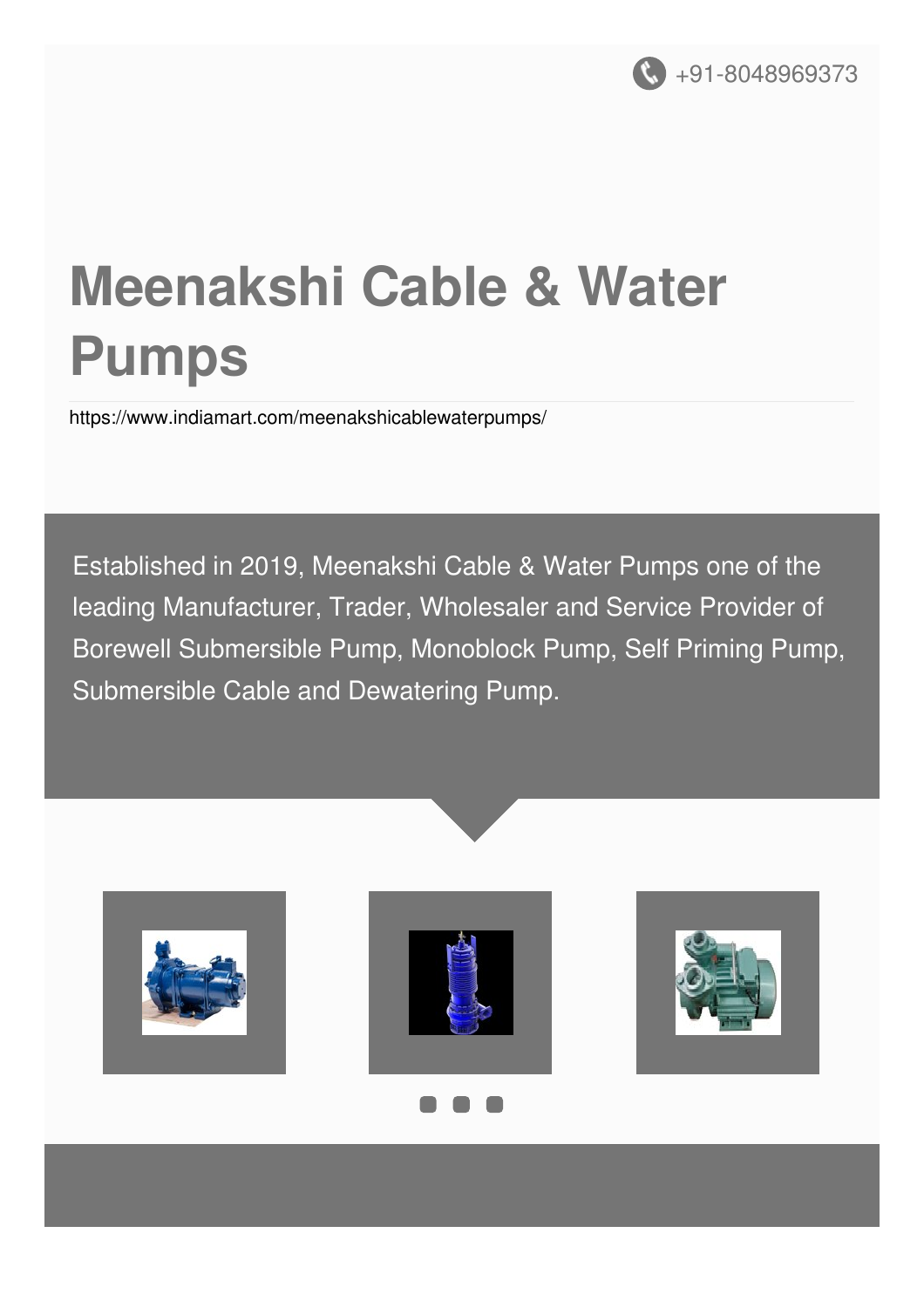### About Us

Established in 2019, Meenakshi Cable & Water Pumps one of the leading Manufacturer, Trader, Wholesaler and Service Provider of Borewell Submersible Pump, Monoblock Pump, Self Priming Pump, Submersible Cable and Dewatering Pump.

#### **For more information, please visit**

<https://www.indiamart.com/meenakshicablewaterpumps/profile.html>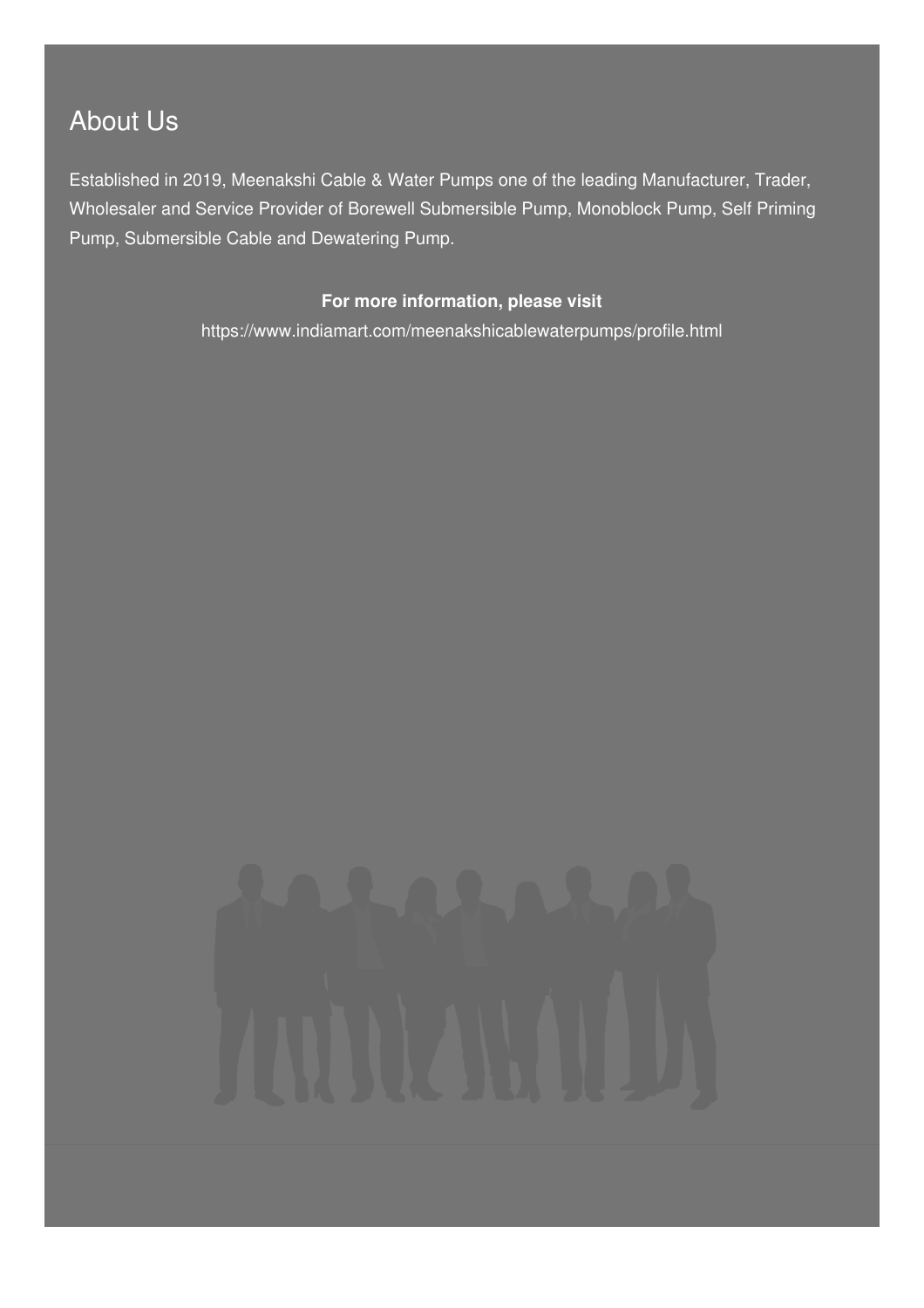#### **SUBMERSIBLE PUMP**



1HP Open Well Submersible Pump



10 Hp Openwell Submersible Pumps



2HP V4 Domestic Submersible Water Pump



0.5HP V Type Submersible Pump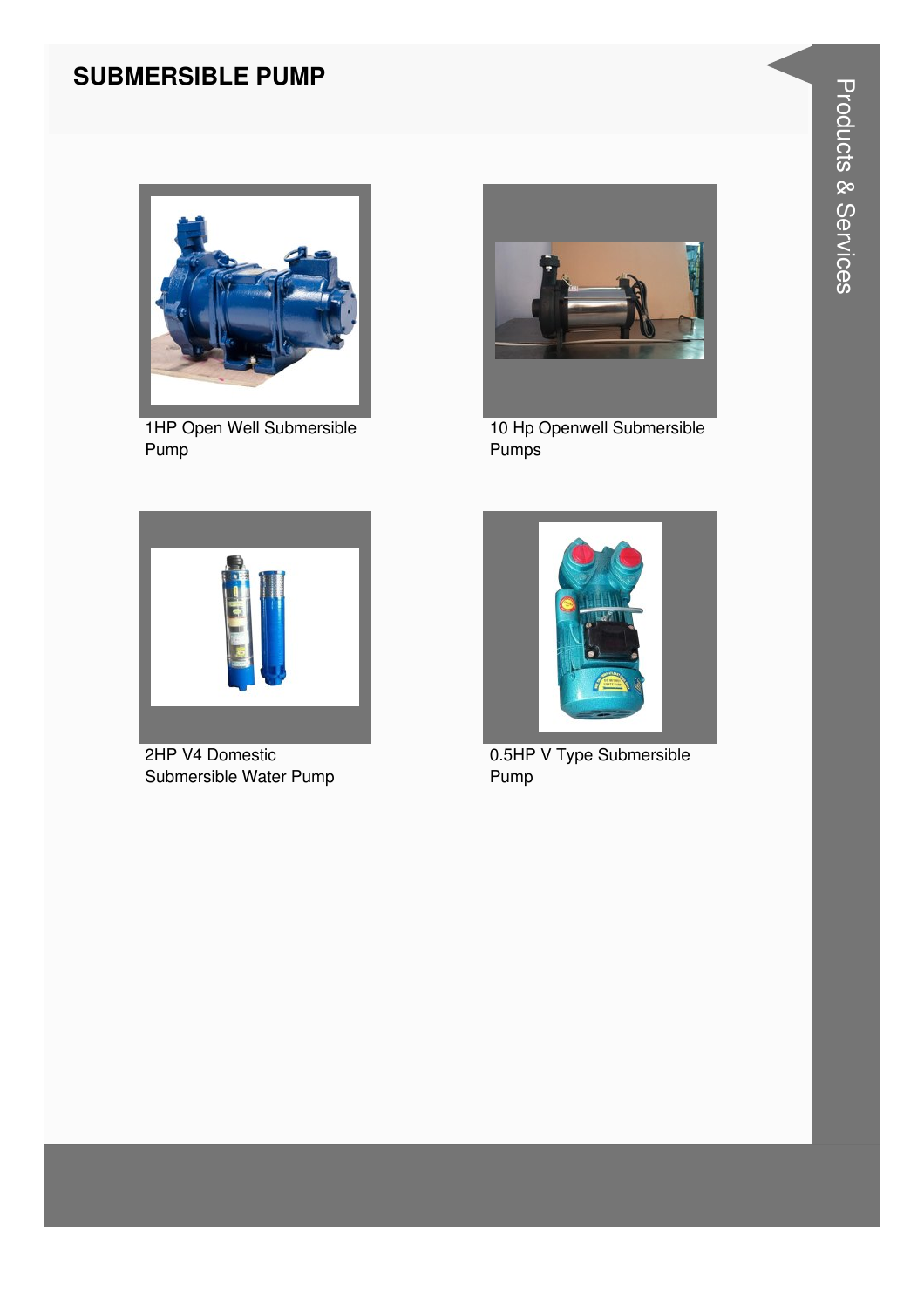#### **BOREWELL PUMP**



**1HP Vertical Borewell** Submersible Pump



**7HP Commercial Borewell** Submersible Pump



1HP V4 Borewell Submersible Pump



**3HP V4 Borewell Submersible** Pump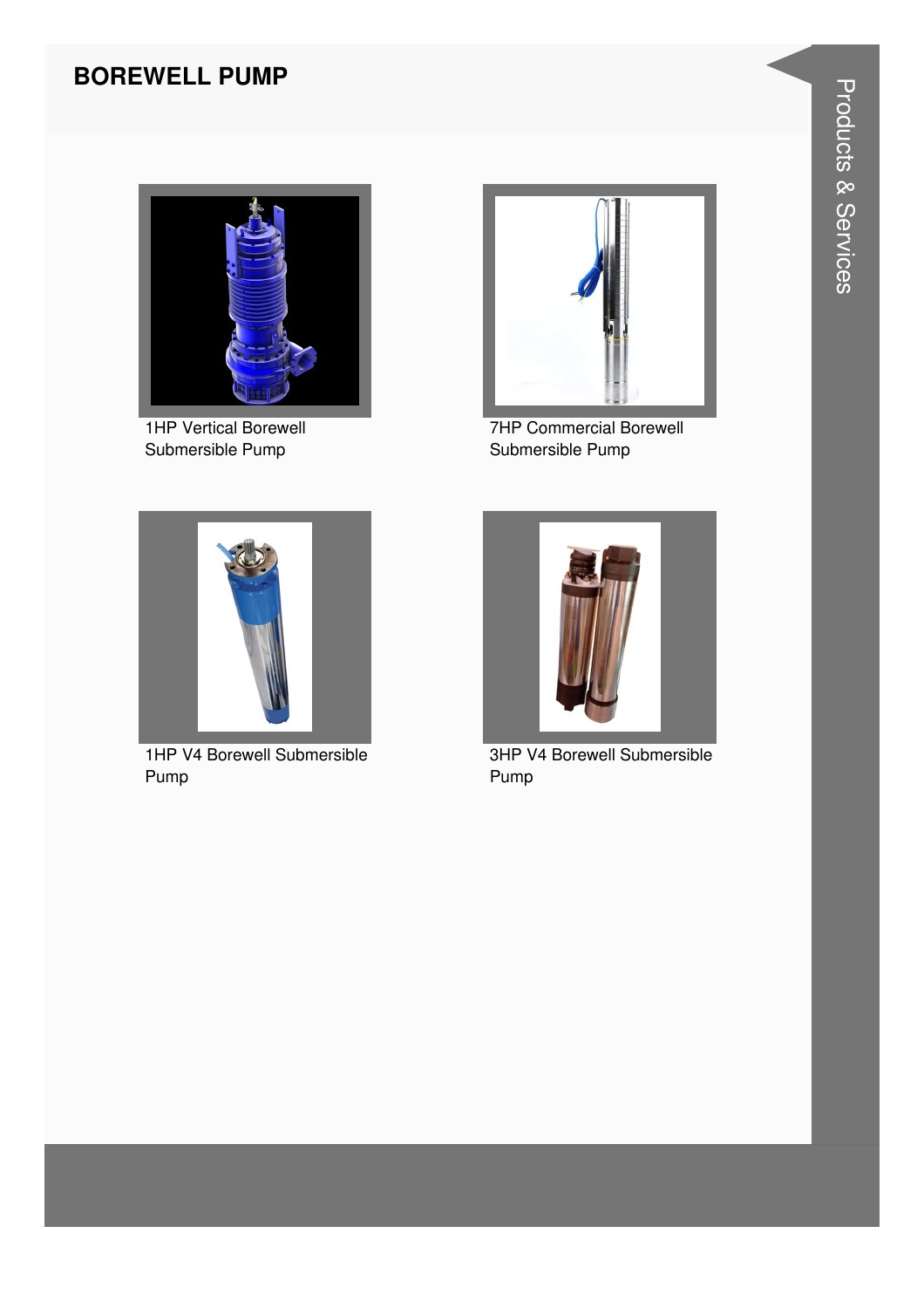#### **MONOBLOCK PUMP**



0.5HP V Type Monoblock Pump



1HP Monoblock Pump



3HP Centrifugal Monoblock Pump



2HP Centrifugal Monoblock Pump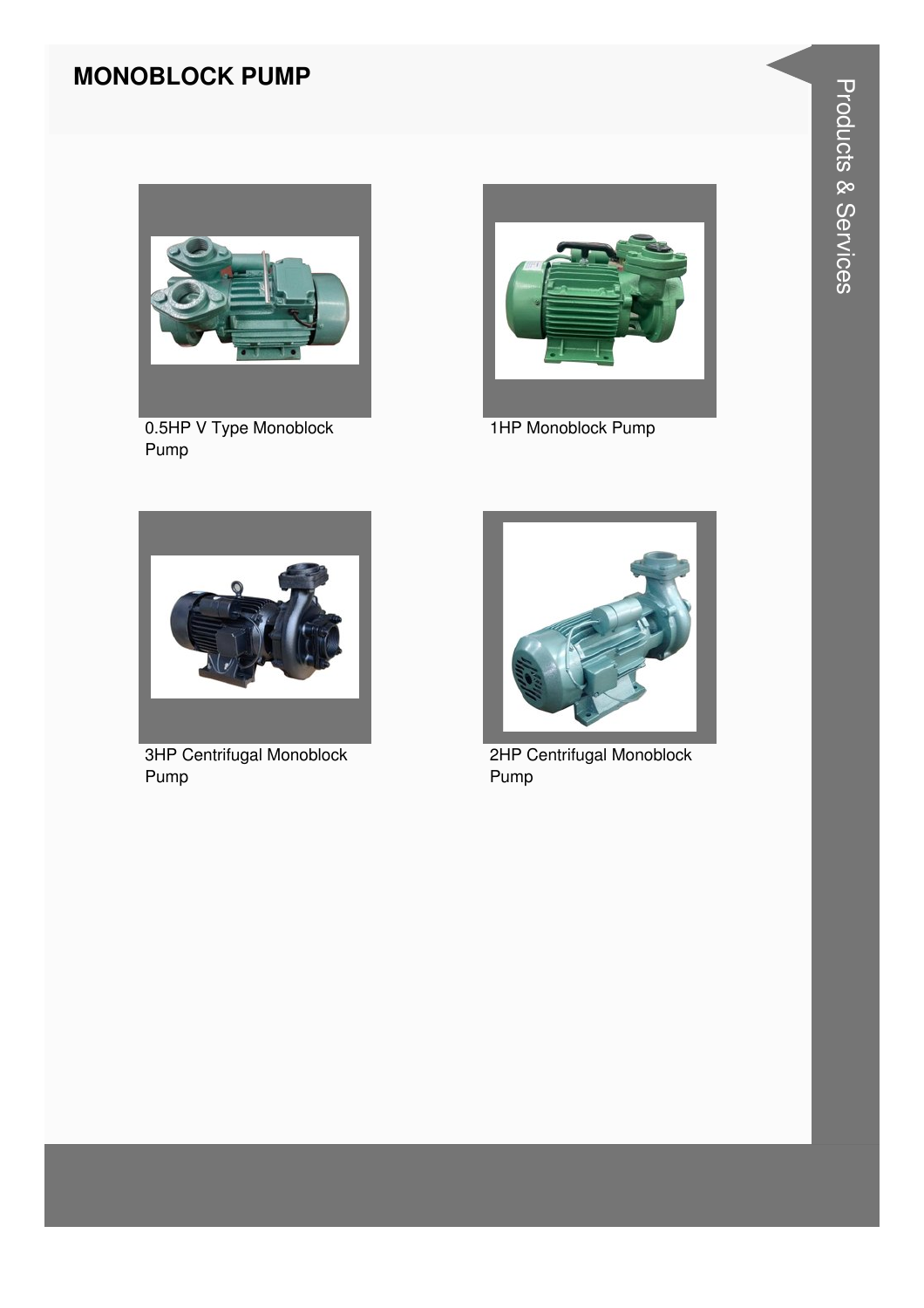#### **SELF PRIMING PUMP**



1HP Cast Iron Self Priming Pump



1HP Mild Steel Self Priming Pump



0.5HP Iron Self Priming Pump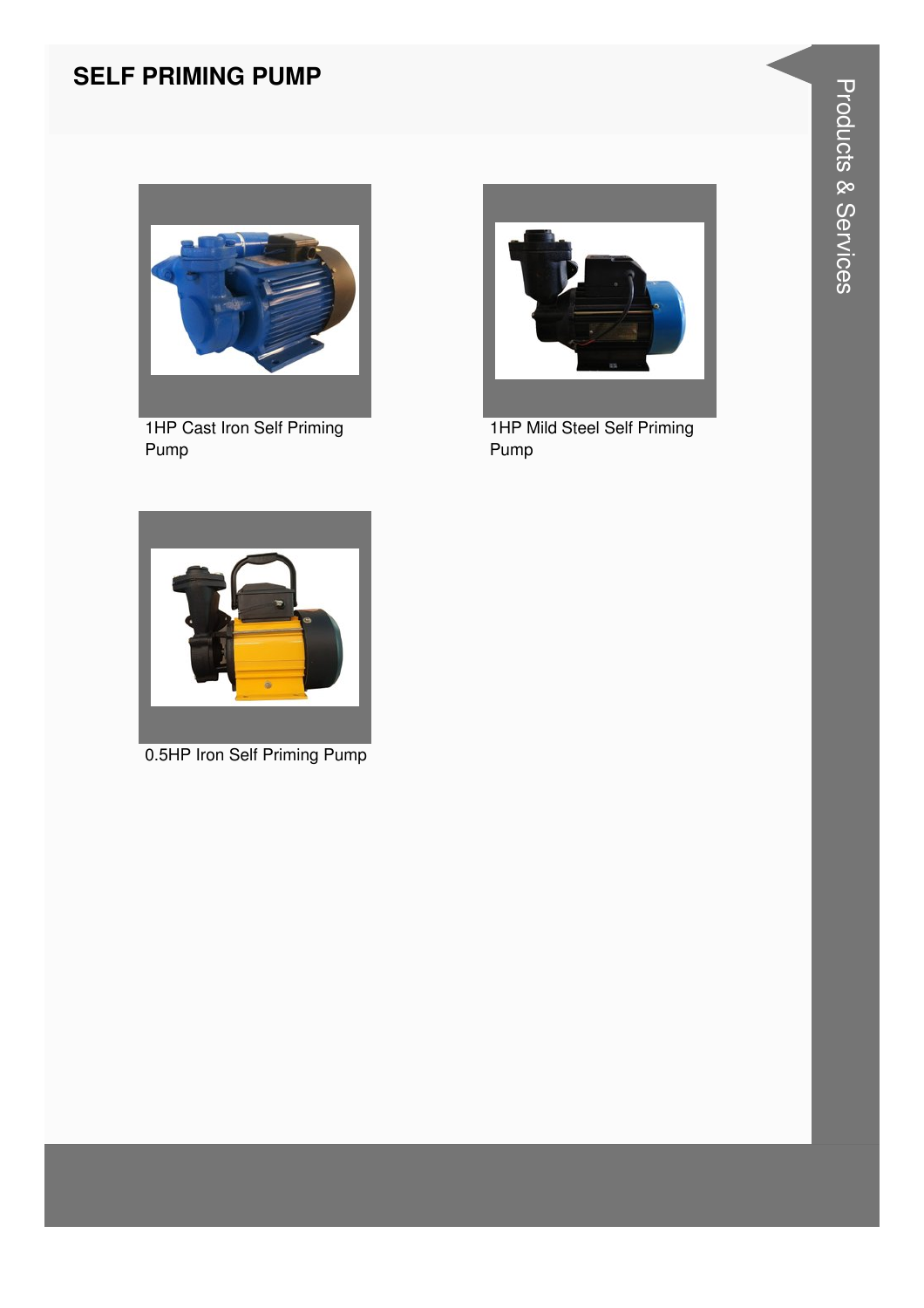

Pure kanchipuram silk



Pure kanchipuram silk



Pure kanchipuram silk



Pure kanchipuram silk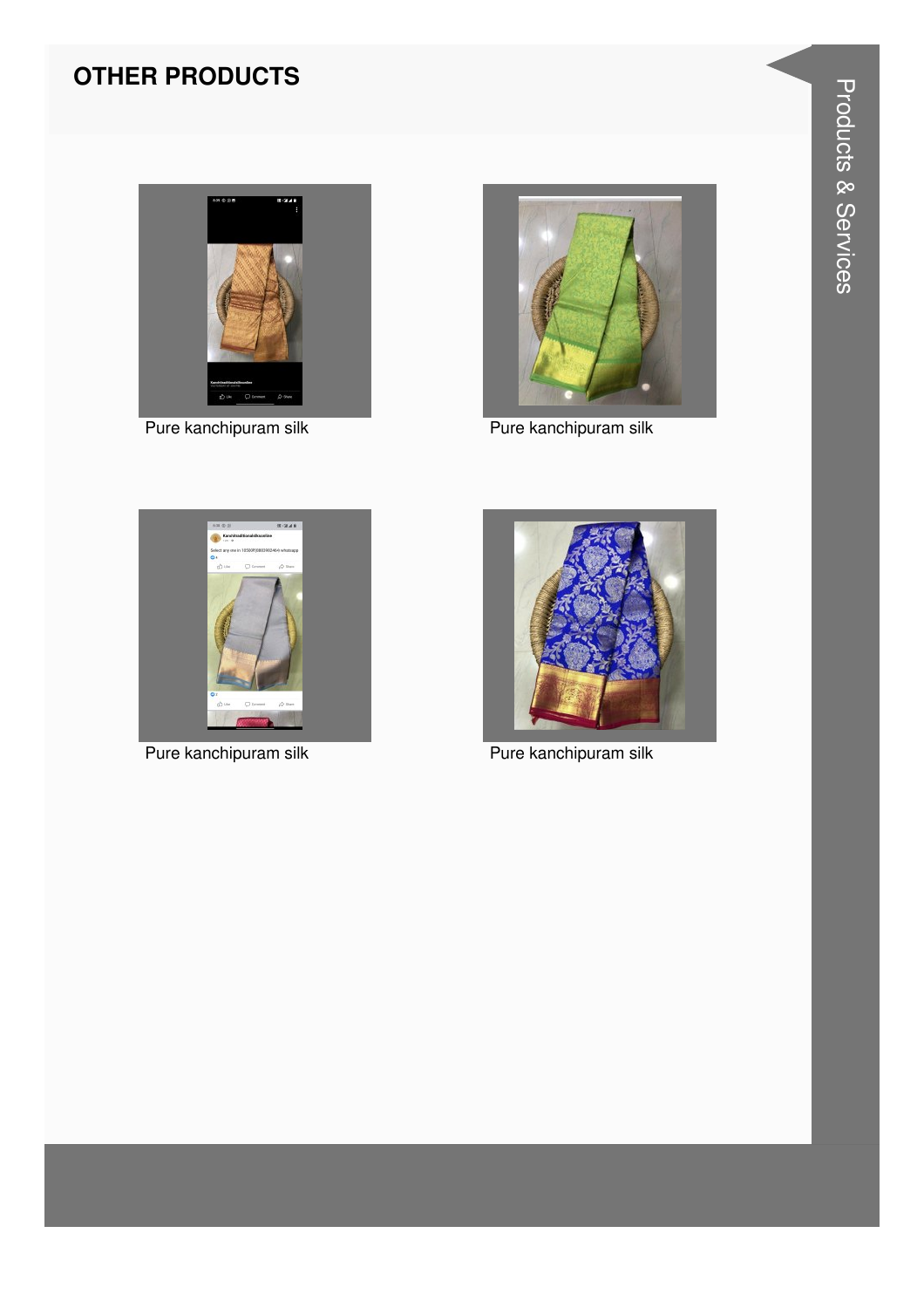

1HP V6 Borewell Submersible Pump



Three Phase Water Pump Motor



6point 5HP



Dredge Pumps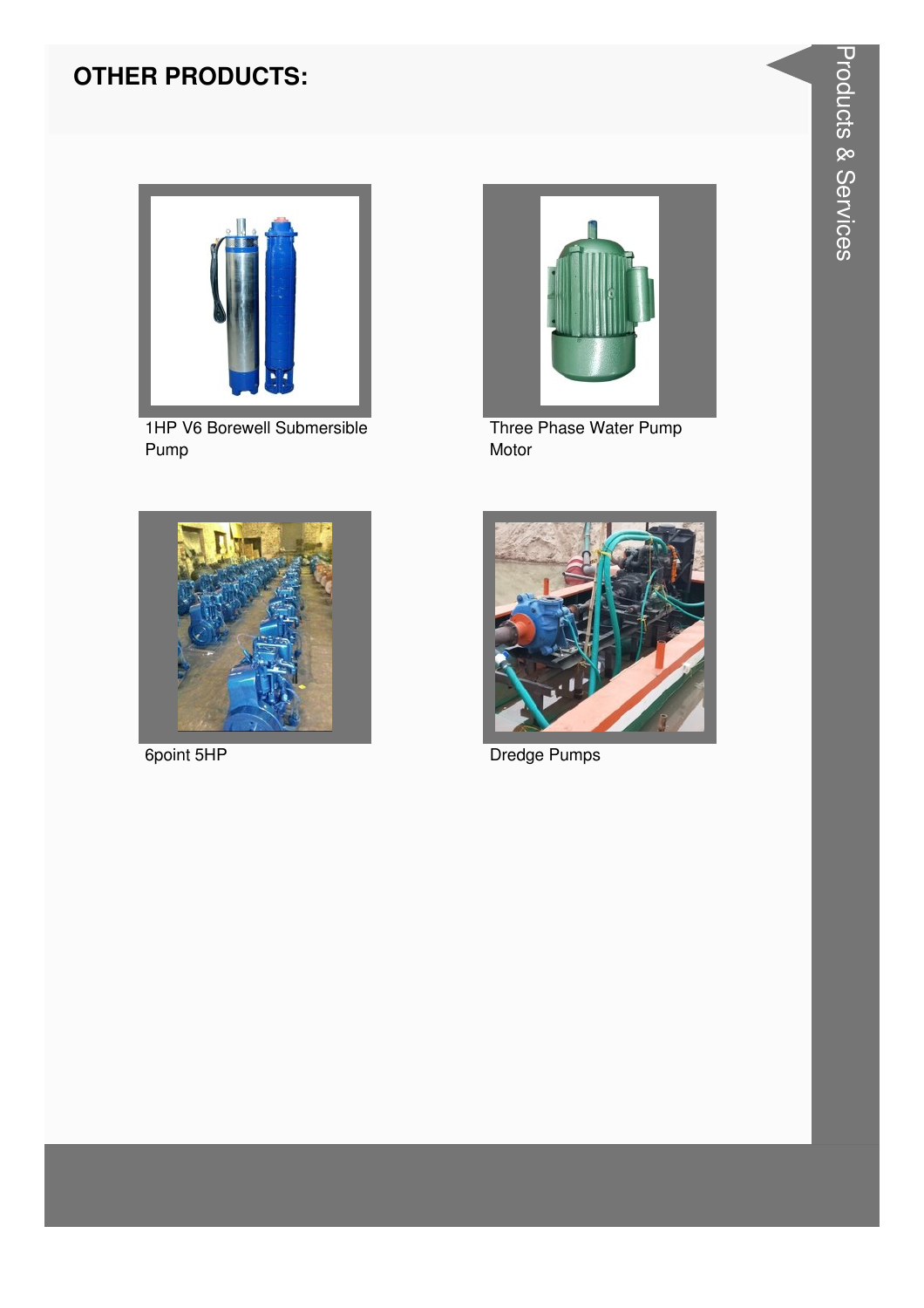

**Cutter Suction Dredger** Machines



**Water Pump Repairing** Service



Moro 70A



Vaccum Pumps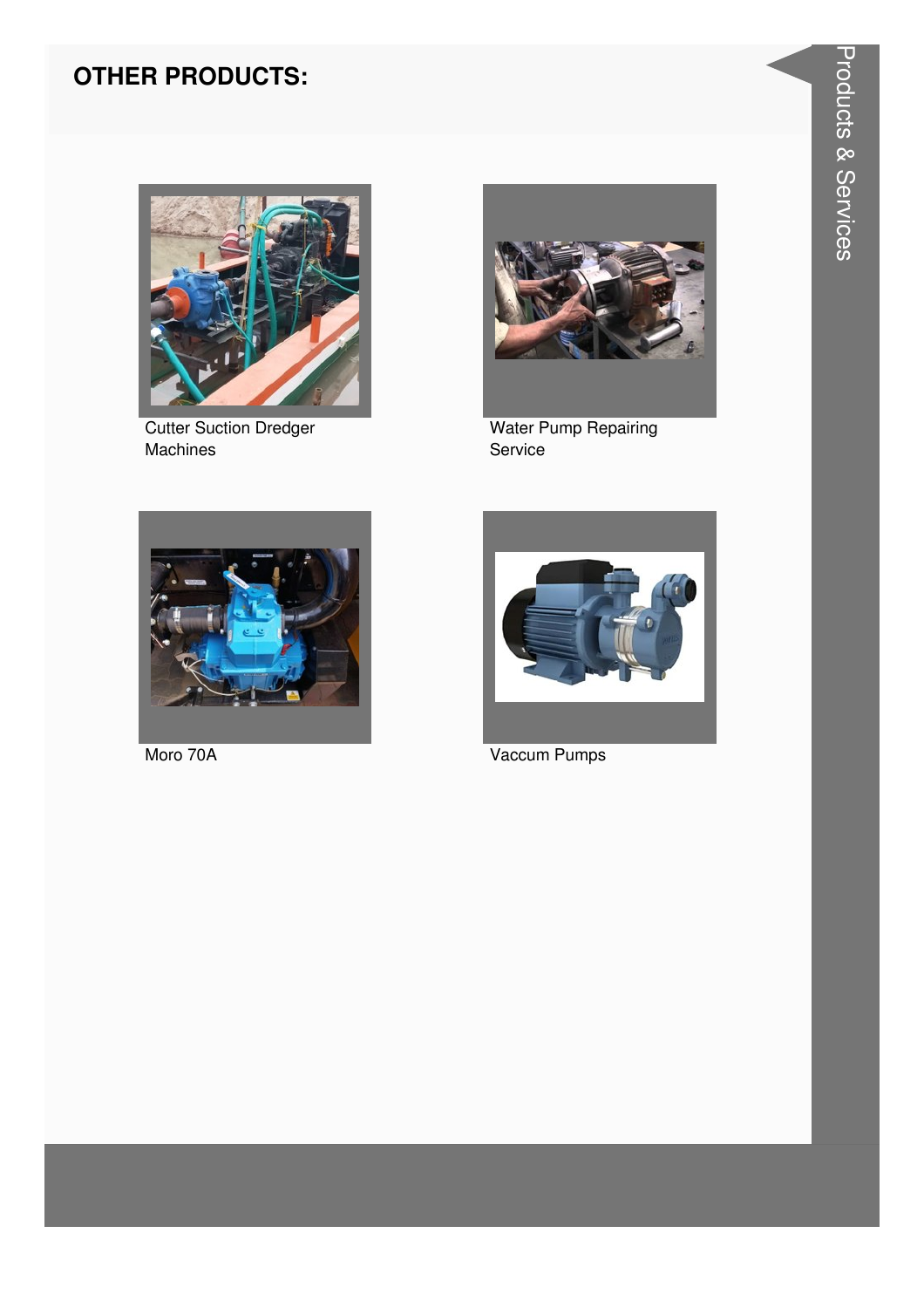

2.5 Sq Mm 3 Core Flat Submersible Cables



1HP Submersible Dewatering Pump



1HP Shallow Well Pump



Water Ring Vacuum Pump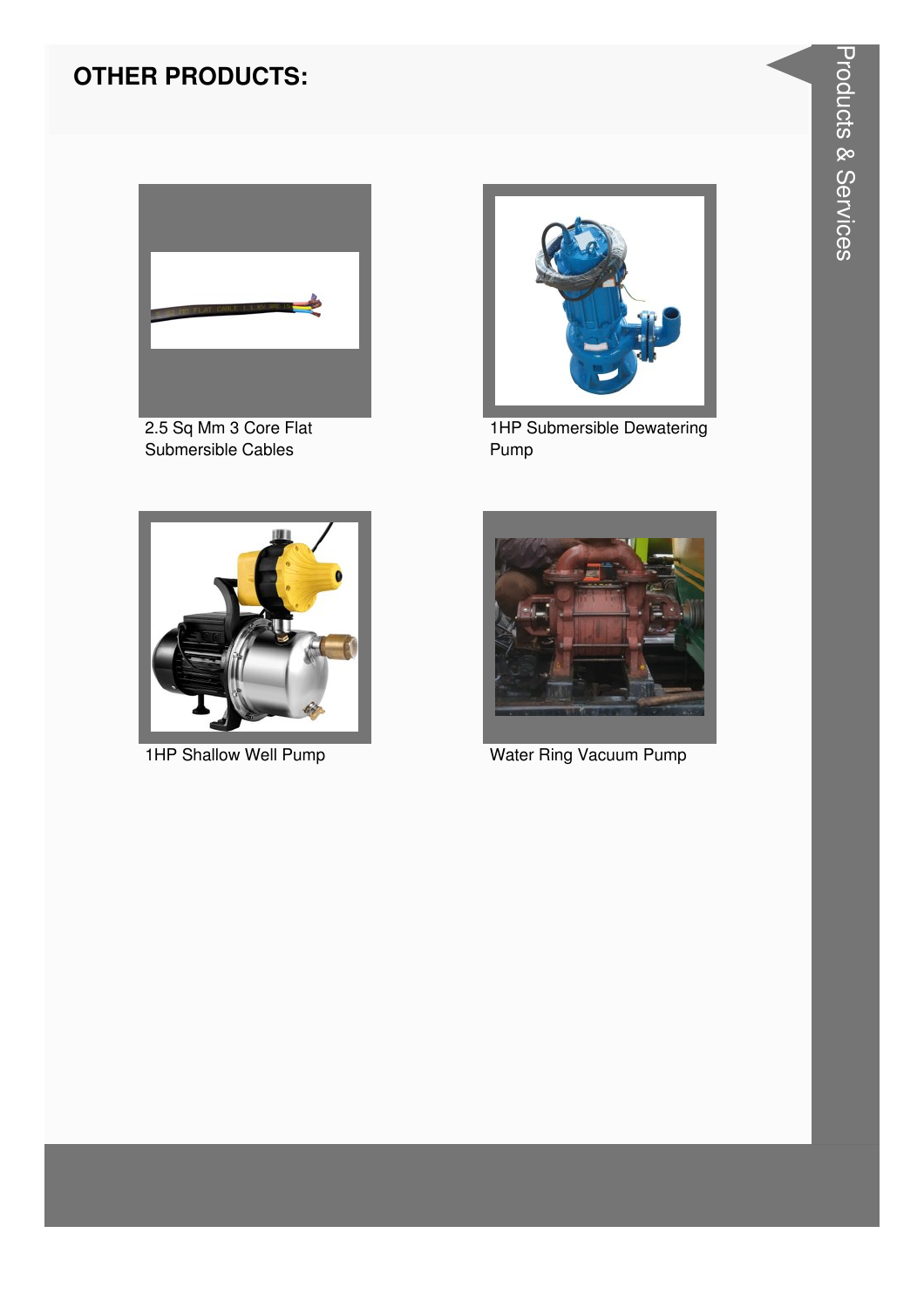

Plunger pump



Water ring pump



**Havells Electric Motors** 



1HP Industrial Jet Pump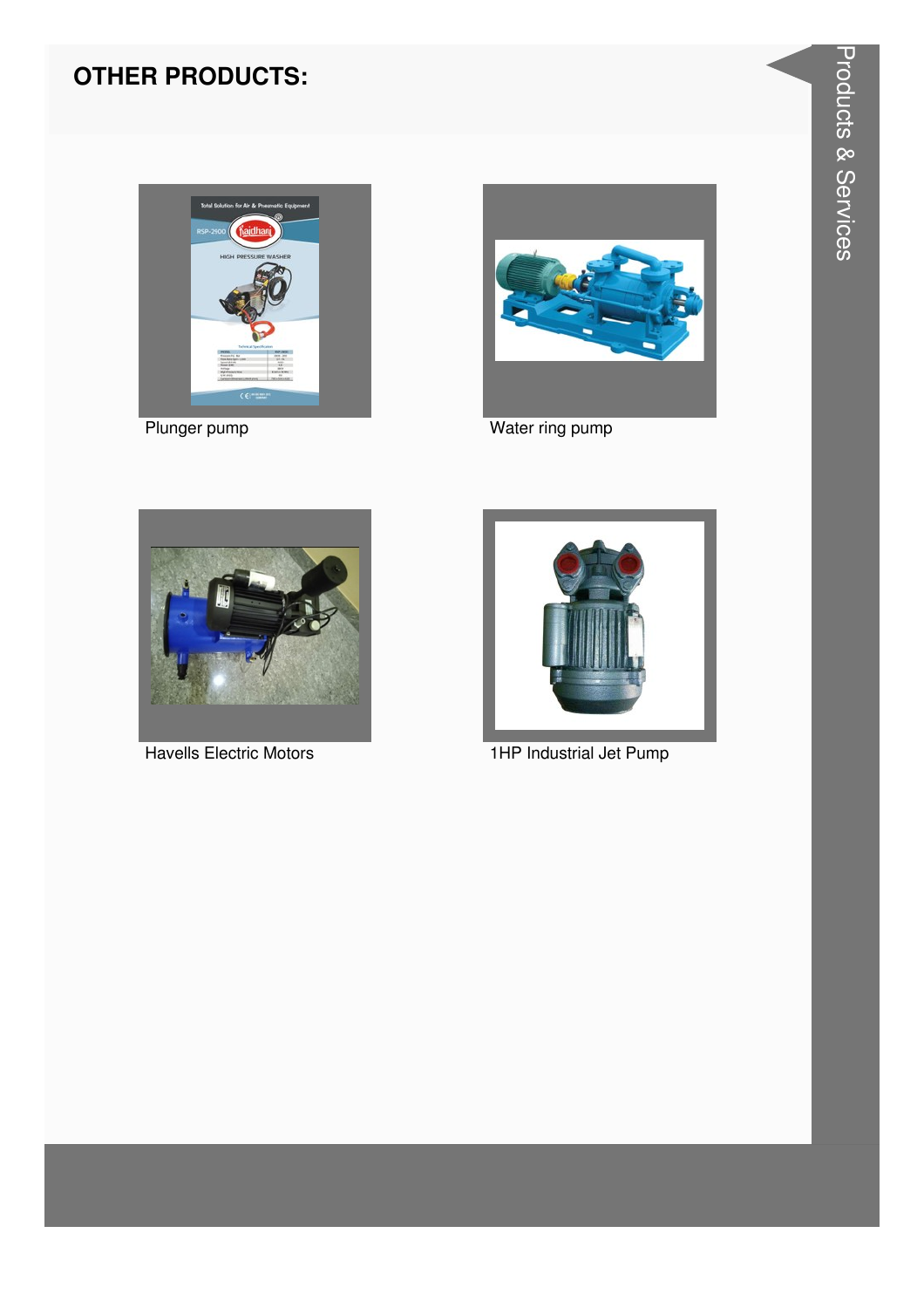

Triplex Plunger pump



High pressure Jetting cleaning system



Shallow well



Spraying nozzles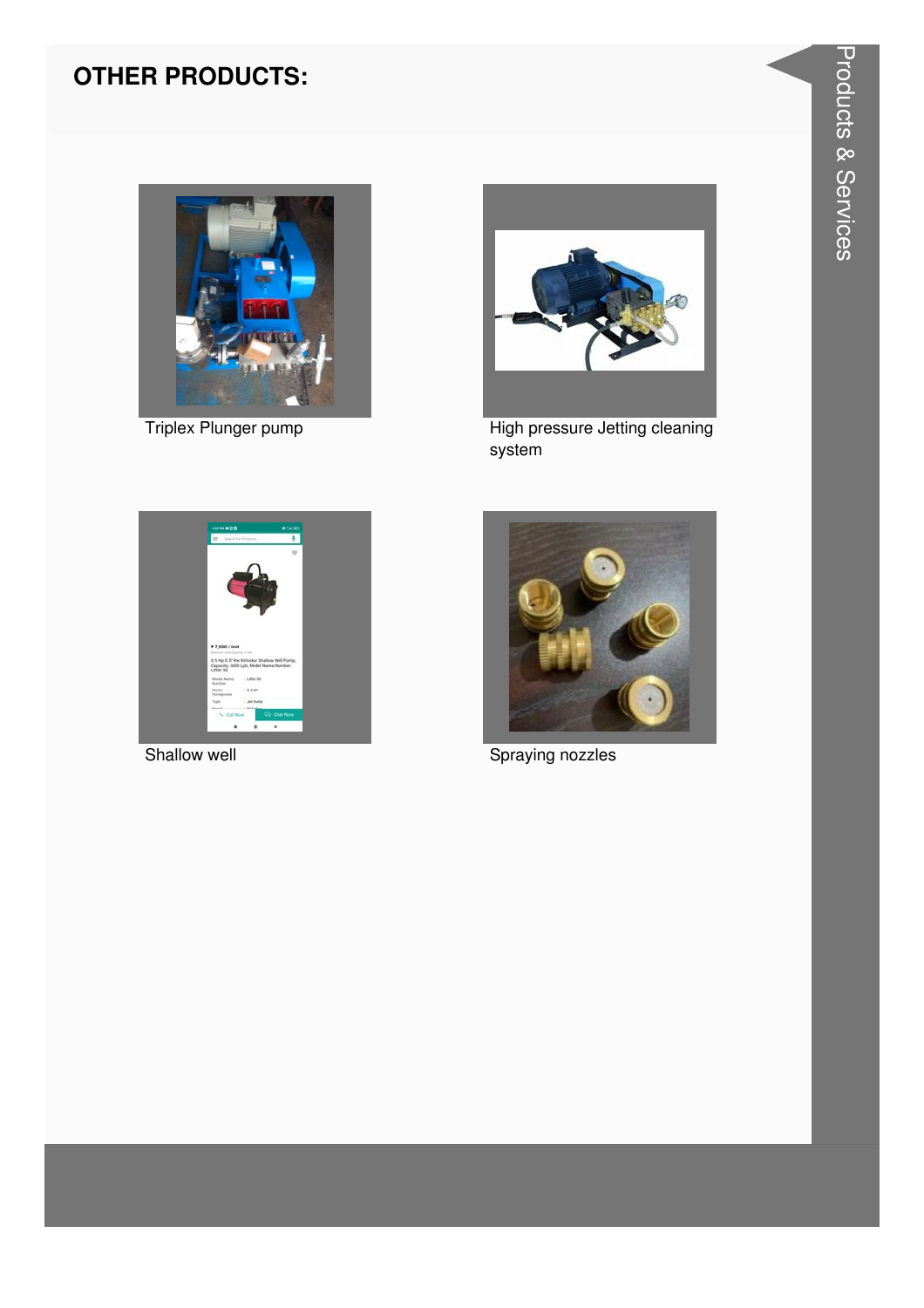

Coolant pump



Kanchipuram Pure Silk Saree



Milking Vaccum Pump



45,000 Only 22,000 Pure<br>Kanchipuram Silk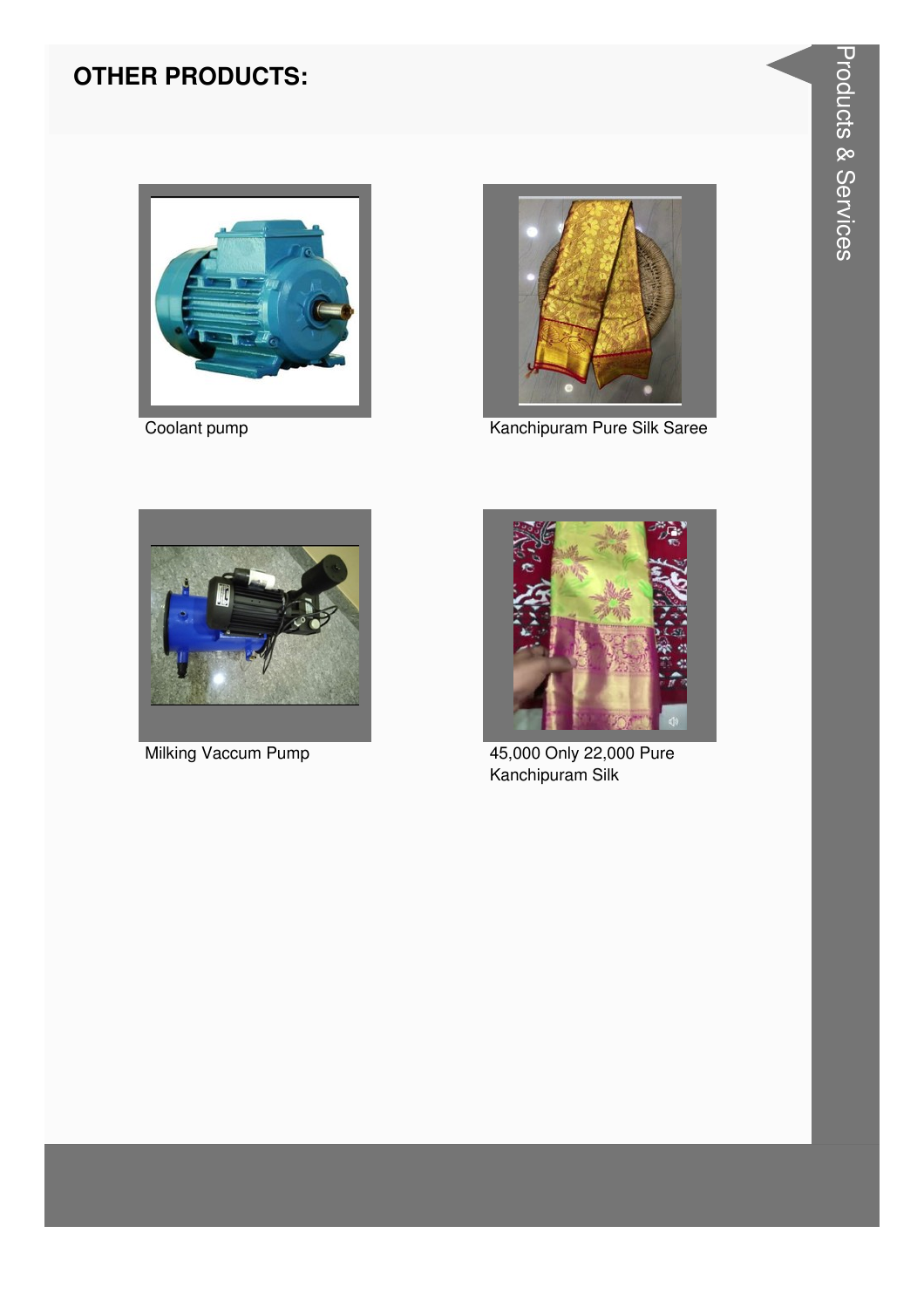

Silk Saree



2HP Industrial Rotary Pump



3 Core Flat Cable



Three Core Cables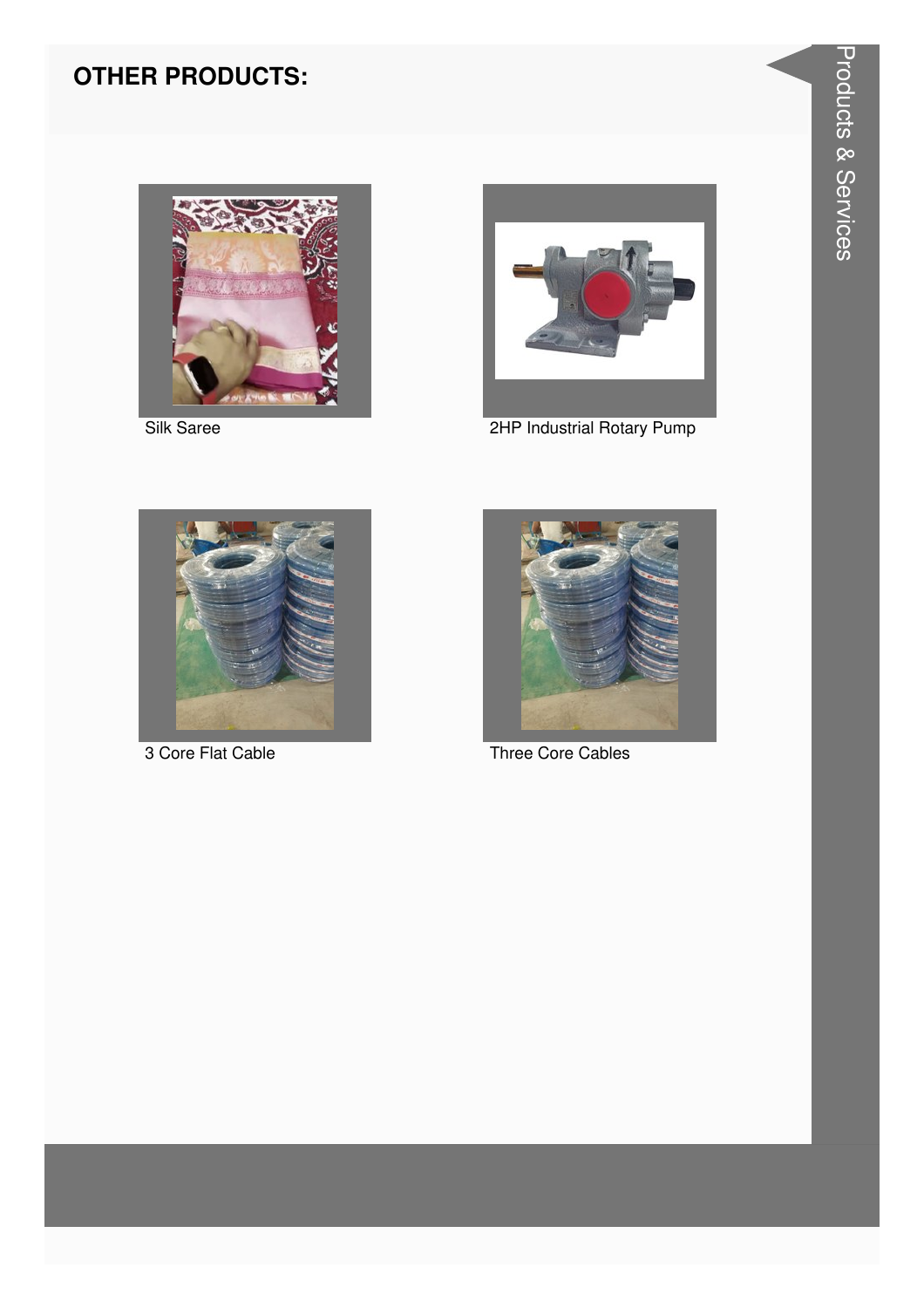## Factsheet

| Year of Establishment            | : 2019              |
|----------------------------------|---------------------|
| <b>Nature of Business</b>        | : Manufacturer      |
| <b>Total Number of Employees</b> | $: 11$ to 25 People |